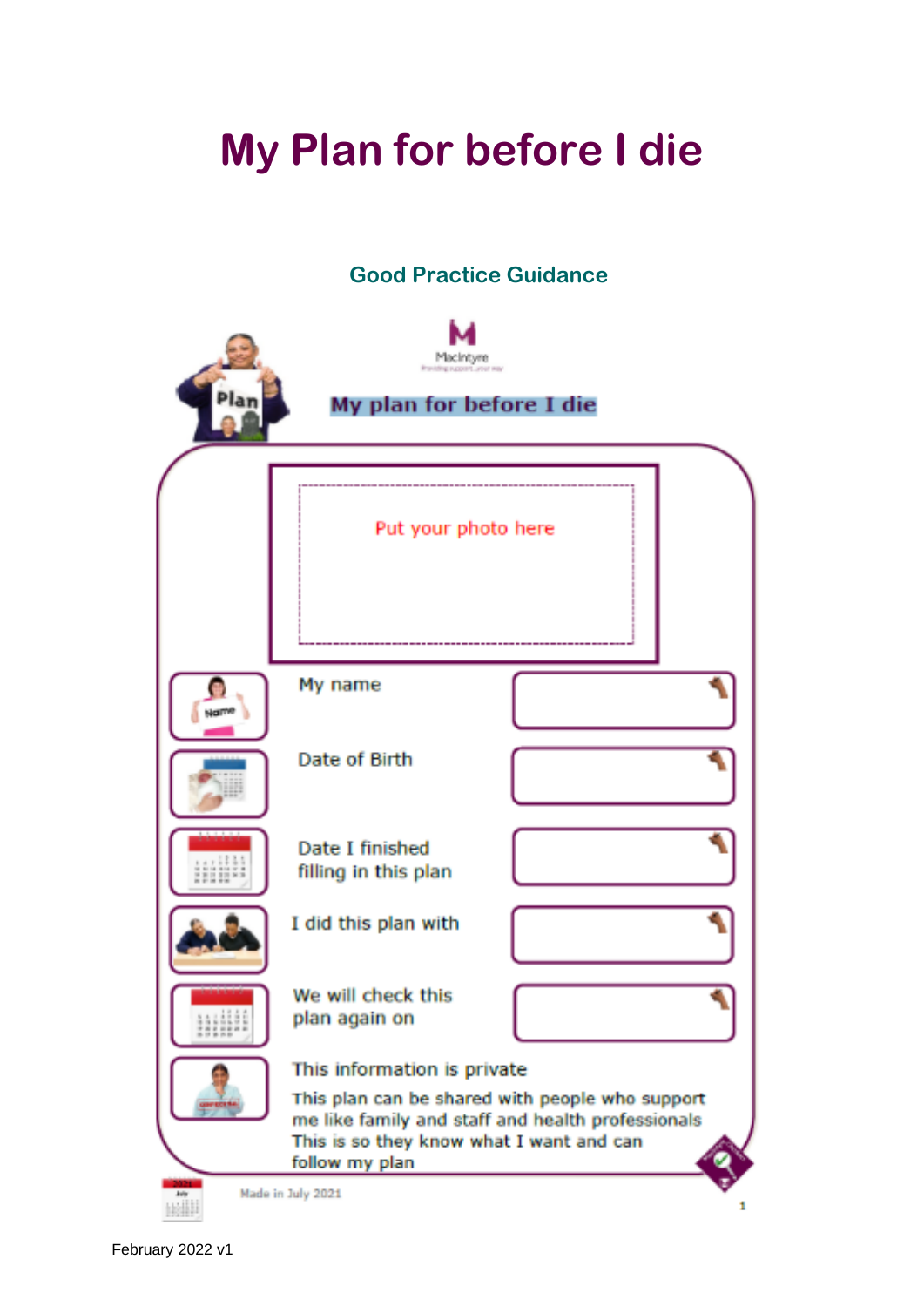# **My Plan for before I die Form Good Practice Guidance**

#### **What is a 'My plan for before I die' Form?**

A 'Plan for before I die' good practice guidance captures and records the beliefs and wishes of people we support in relation to what happens at the end of life, offering people the opportunity to plan for their future while they have the capacity to do so. Knowing a person's wishes will help families and staff ensure that they are following the wishes of their loved one or person supported when they are dying or have died

It gives an overview on the types of treatment and care the person would or would not like to receive. This is not a legal document

#### **'My Plan for before I die' Form will capture the below information:**

- Explanation of making a plan for when I die
- Being resuscitated
- Where I want to be when I am ill or dying
- Life decision maker
- Thinking about ways doctors might want to help me
- What happens next

#### **Who should have a 'My Plan for before I die' Form?**

It is good practice to have or consider having a 'My plan for before I ' completed regardless of age or health, as it captures important information that can help a person die knowing that they have recorded what is important to them, the plan will also support family and staff plan for the future. It can take time to take the first steps in completing a 'My plan for before I die' but, by having honest communication and a good explanation of why we should complete a plan, will hopefully break down the barriers that we might face.

If you do come across a barrier, try your best to revisit the conversation and not avoid having it again. There are lots of resources to help start conversations to talk about death and dying.

Some of the form can be completed through general conversations whilst out and about with the person supported such as taking tablets or having injections, knowing this information will allow for it to be added to the document over time.

Not everyone will want a 'My plan for before I die' to be in place or completed but it's especially helpful to have if a person is likely to become unwell or lose capacity, or capacity can fluctuate due to a diagnosis of dementia, or mental health. This plan can be completed over a period of time and at a pace that the person is comfortable to do this.

From a good practice perspective, we should involve the person in to the discussion as much as possible, 'nothing about me without me!'

Working in a way that makes sense to the person, taking into consideration the environment, time of day and who the person is most comfortable to have these conversations with. It is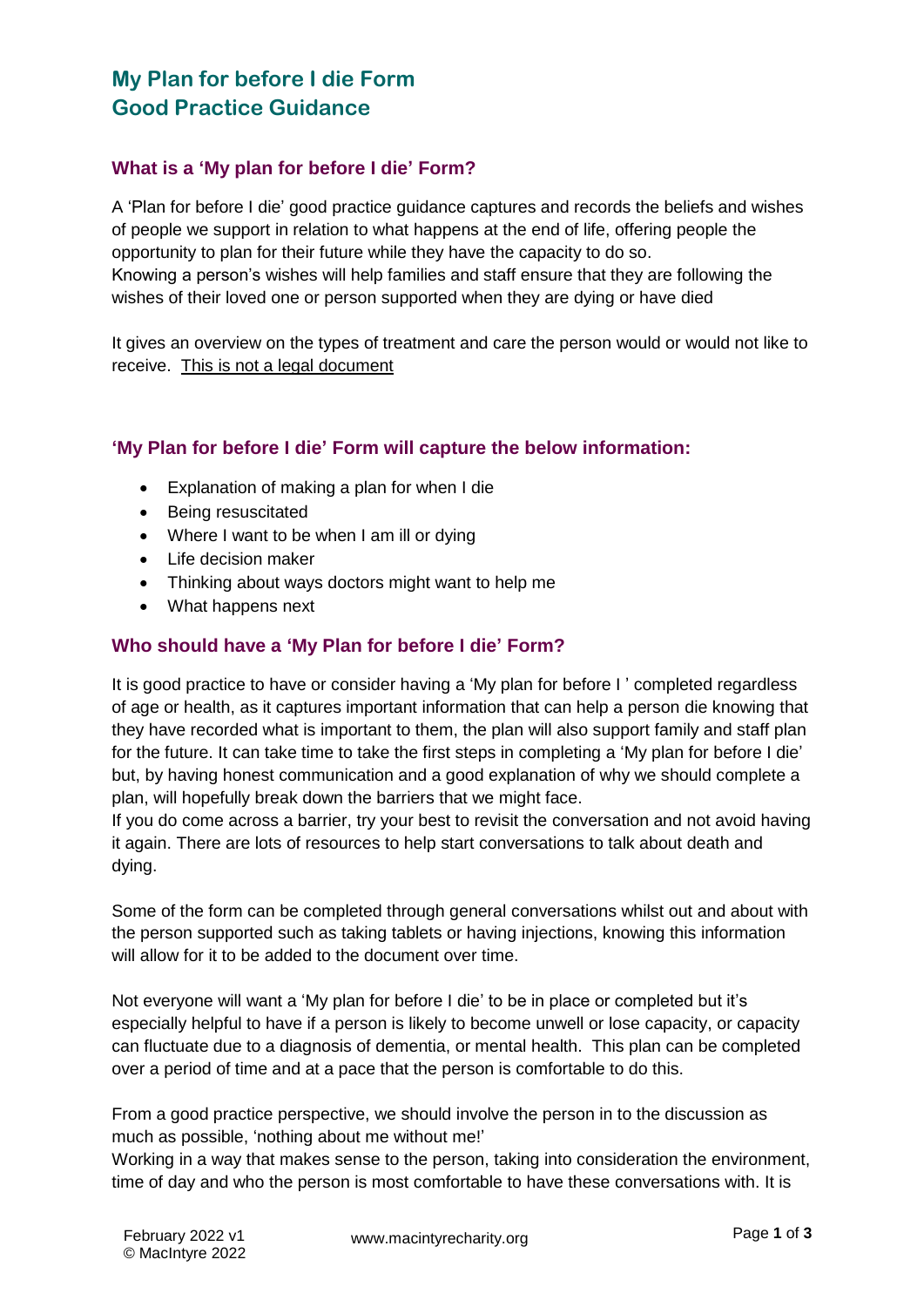# **My Plan for before I die Form Good Practice Guidance**

important to make sure that when you are supporting a person to complete this plan that it will vary person to person on how long it takes to complete, so it's important that this is recognised and shared with everyone involved in this process as it is very important to get our approach right.

By having this approach, vital information and wishes are not being missed and chances to change your mind can happen too.

#### **Why should a 'My Plan for before I die' Form be completed?**

A 'My Plan for before I die' form is completed so that the person supported feels in control of their future and their wishes and plans are being valued and respected and followed. The plan will help family members and staff teams understand the person and not to make assumptions of what they think should be decided on behalf of their loved one or person supported and follow the person's wishes whilst at the end of life.

This plan should be regularly reviewed to make sure it is updated and is as current as it can be, always remembering to be sensitive when approaching this topic If possible, we need to encourage conversations with the person's family to relay this information. When making contact with families think of the family's preferred way of communication as this will support with positive engagement. If there is no member of family involved, we need to endeavour to do our best to ensure the person's wishes are followed. Sharing information with the core staff team will ensure that information doesn't get missed

Remember that people may make choices that seem unwise, this doesn't mean that they are unable to make decisions or their decisions are wrong

#### **Staff's Responsibilities in relation to the My Plan for before I die Form:**

- To ensure staff teams feel skilled and have an understanding of how they should use this
- To ensure staff teams understand why they should use this
- To have awareness of when to use it and how
- To share the information that was recorded with other staff at the service
- To complete this form with updated information if new information becomes available through general conversations or formal sessions
- To be using the most up-to-date form
- Involve the person supported to be involved in the completion of this form if this is possible – explained in a way that makes sense to the person